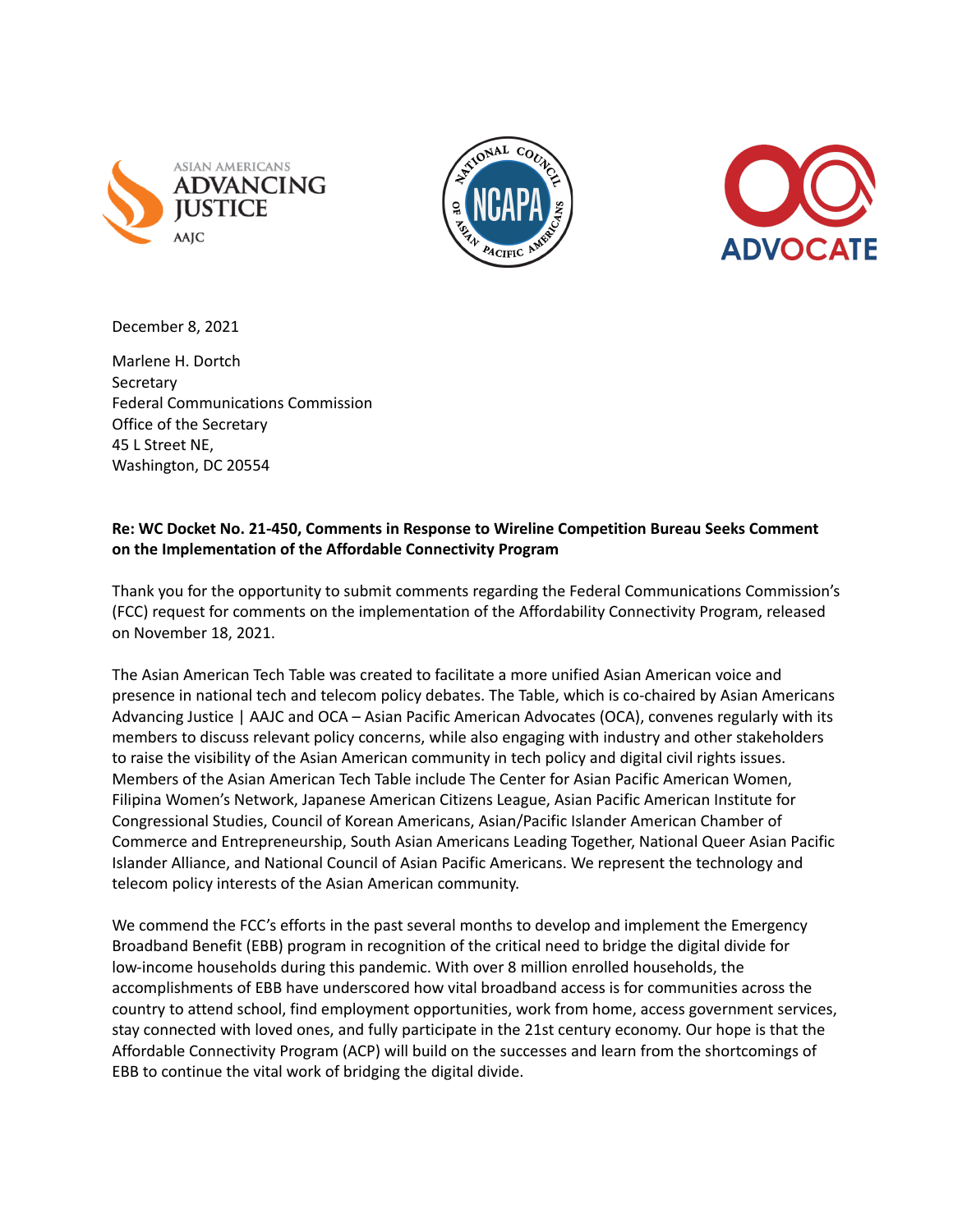As organizations that participated in the outreach and enrollment phases of EBB, we learned many lessons firsthand and have a number of recommendations that are particularly relevant to Asian American communities and that we hope can be applied during the implementation of ACP:

- Greater investment in language access for high-quality outreach materials and more in-language applications
- Funding to train and support trusted messenger and digital navigators
- Maintaining associated equipment in the ACP
- Opt-out options for EBB-enrolled households eligible for ACP
- Explicit clarification on required identity verification documents
- Inclusion of demographic data in addition to Zip-5 level enrollment and eligibility data
- Prioritizing outreach in non-online spaces (radio, TV, print, etc.) for hard to reach communities
- Cross-program application and enrollment

# **Funding for improved and expanded language access**

The FCC made a commendable effort to provide EBB outreach materials in Arabic, Amharic, Burmese, Traditional Chinese, Simplified Chinese, French, Haitian Creole, Korean, Portuguese, Russian, Somali, Spanish, Tagalog, and Vietnamese. We also praise the FCC's willingness to engage with us and other organizations serving communities with limited English proficiency who had feedback on translated materials. However, we strongly urge FCC to allocate greater funding and resources for high quality and culturally competent in-language materials and more translations for the application itself. Our organizations found that many of the translations for Asian languages were lacking in quality, too technical to be useful for the average reader, or not culturally appropriate. We hired translators to create our own outreach materials, but the burden of such work and expenses should not fall upon community-based organizations or nonprofits. The FCC's translations should be supplemented with user testing to ensure translations are well-suited for the language and cultural understanding of the intended recipients.

The FCC, and federal government broadly speaking, must invest in building out its language access capacities as it prepares to implement the ACP. Furthermore, while EBB outreach materials in numerous languages were provided by the FCC, the application itself was only available in English and Spanish. At minimum, the application should be available in all 14 of the non-English languages that outreach materials were provided in. Making the application itself available in other languages will go a long way to reducing translation barriers for LEP populations.

## **Funding for digital navigators**

Many of the organizations represented by the Asian American Tech Table are either themselves trusted messengers in the communities we serve or have grassroots chapters that engage in direct services as trusted messengers. Our organizations and our partners assisted many Asian American households through the process of applying for EBB but with little training or compensation themselves. The EBB application process often proved complex and challenging, with compounding difficulties for those in need of language assistance. With the modifications to eligibility requirements and a requirement for households who previously qualified for EBB through eligibility criteria inapplicable to ACP to re-demonstrate eligibility, it's imperative that adequate resources are allocated to train digital navigators to apply for ACP in order to adequately reach underserved communities of color.

## **Associated equipment**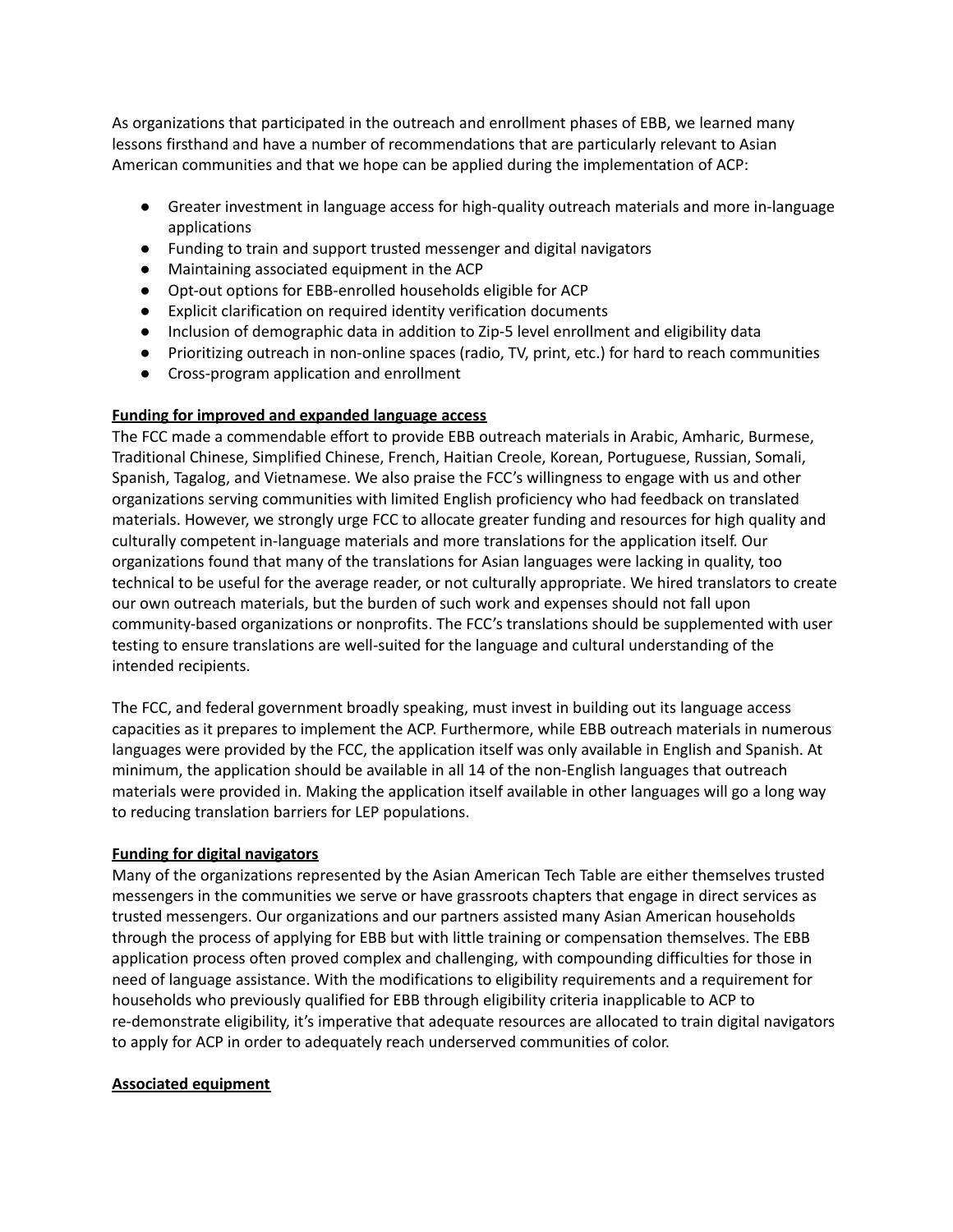The EBB program, in addition to the subsidy towards broadband service, also offered a \$100 dollar device credit for associated equipment such as modems, routers, hotspot devices, and antennas. Although the bill text of the Infrastructure Investment and Jobs Act removed a reference to "associated equipment", we strongly believe that costs for such equipment should continue to be eligible for the ACP. Households that receive a subsidy towards their broadband service will not be able to actually take advantage of this subsidy if they do not have the necessary equipment to access broadband. Maintaining associated equipment within the ACP program will enable the program to fully carry out its mission of making Internet connectivity affordable and accessible.

## **Affirmative consent or opt-in for EBB-enrolled households to enroll in ACP**

The FCC proposes that households currently enrolled in the EBB program and are eligible for the ACP must opt-in or affirmatively consent to enrollment in ACP. As the benefit for households not on Tribal lands is being reduced from \$50 monthly subsidy to a \$30 monthly subsidy, we recognize the need for households to be actively aware of and make informed decisions about possible changes in their service as the transition from EBB to APC commences. However, we are concerned about the likelihood that many households currently enrolled in EBB and eligible for ACP may unintentionally fail to opt in or provide affirmative consent for ACP. Treating both programs as entirely distinct and requiring a new opt-in for ACP would be confusing for consumers and would result in many consumers facing disconnection or bill shock when they lose their subsidy entirely. This cannot be the intended or desired outcome of the ACP implementation.

A common sense solution to prevent this outcome would be to provide customers advance notice with an opportunity to opt-out of the ACP. Such an approach would help achieve the ultimate goal of providing broadband to low income households who need it most without causing unnecessary disruption. For households who are currently using \$30 dollars or less of their monthly EBB subsidy, it would make sense for them to be automatically enrolled in ACP, as this option allows them to make no changes and continue to receive free service. If they read the notice and decide they do not want to be in the government program any longer, they can cancel at any time. For households that are using \$30-50 dollars of their subsidy, and therefore would see changes to their service after the implementation of ACP, we believe these households should not be cut off from service if they fail to affirmatively consent or opt-in by the end of the 60 day transition period. It would be more detrimental to households who had been previously relying on a \$50 dollar subsidy for broadband service to lose the entirety of that benefit rather than seeing a reduction of \$20 dollars and also having the option to change plans or cancel at any time.

## **ACP identity verification**

Another issue we raised with the FCC prior to the official launch of EBB and that we hope will not re-emerge with the implementation of ACP was the ambiguity of Social Security Numbers (SSN) as a valid identity verification document. Many Asian American communities lack trust in government services and are wary of programs that appear to elicit questions of elicit citizenship status. While we were pleased that a SSN was not required to verify an EBB applicant's identity, we were initially concerned that this fact was not made explicit enough in the EBB application, potentially generating confusion and fear among immigrant communities. We thank the FCC for recognizing this issue after numerous partners raised it and for clarifying it within the first few days of the EBB application going live. We urge the FCC to make clear and explicit that SSN is only one of many possible documents that can verify an applicant's identity and that it is absolutely not required to apply for ACP.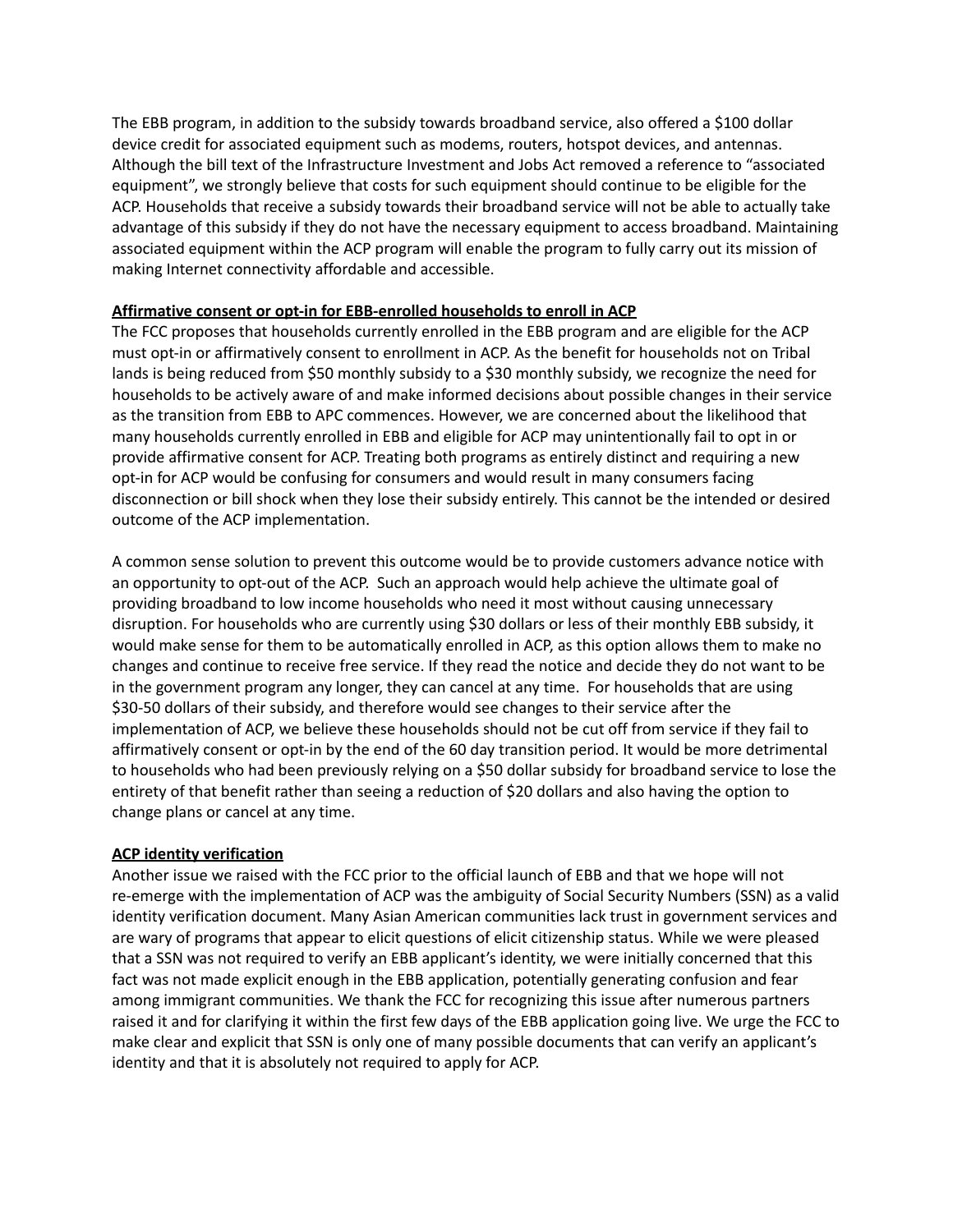To avoid confusion in the future on this issue and other parts of the application, we suggest that the FCC engage in user-research and testing to ensure the application process is seamless and language that may be confusing or misleading is corrected before the launch of the program.

### **Detailed and disaggregated Asian American demographic data**

The FCC's Zip-3 and Zip-5 level EBB enrollment data have potential but are relatively limited in practice for identifying, in particular, underserved racial and ethnic minorities who are currently participating in the EBB program or are eligible but not yet enrolled. Adequate data on Asian Americans, and especially disaggregated data, is scarce and the current disaggregated data paints a skewed picture of our communities' access to broadband. While studies allege that Asian Americans are well-connected, such studies do not account for the inequities among Southeast Asian, South Asian, low-income, immigrant, and LEP communities. Digital divide indicators such as educational attainment, income level, and English proficiency vary significantly among Asian American communities. For example, In 2015, 2.6% of SNAP recipients were categorized as Asian American. But disaggregated data reveals that 2.38% of Thai Americans were enrolled in the program compared with 67.3% of Bhutanese Americans. This granularity of data does not exist for Asian Americans and EBB or Lifeline, but this can change with ACP.

In this landscape of insufficient data on Asian Americans and broadband access, the FCC has the potential to provide groundbreaking and illuminating data if it provides demographic data alongside Zip-5 ACP enrollment and eligibility data. Too many Asian American households are left behind in the digital divide because the currently available data simply invisibilizes them and assumes that all Asian Americans are already connected to broadband. Zip-5 level enrollment data presents a good start, allowing the comparison of zip codes with significant Asian American populations with the data provided by the FCC to roughly estimate the percentage of Asian Americans by zip code who have enrolled in EBB. However, these numbers represent only a rough approximation, and, given the limitations of other data sets such as those from the American Community Survey or Census Bureau, do not present a full, disaggregated picture of Asian Asian American enrollment in EBB. Granular data can reveal which particular Asian American subpopulations can benefit the most from the ACP, which ones have enrolled, and which ones require more dedicated and targeted resources to help get connected. Disaggregated demographic data can make a tremendous difference in bridging the digital divide and addressing racial and ethnic inequities among Asian Americans.

Additional data, such as the progress of enrollment, where some applicants left the application incomplete, what languages the applicant was using, and what types of plans enrollees select can also be helpful to community messengers who are working to make the process easier for beneficiaries. For example, if the FCC found that applicants were able to complete the application but often failed to correctly upload identity verification documents, community messengers could be better trained to assist applicants with this specific step. Sharing this data with community partners and advocates will make trouble-shooting and feedback more efficient.

## **Prioritizing outreach in non-online spaces (radio, TV, print, etc.) for hard to reach communities**

In order to reach as many hard-to-reach communities as possible, the FCC should prioritize and invest in as much radio, television, print, and other non-online outreach as possible. While online promotion and resources can be helpful, many of the households who are in the greatest need of a broadband subsidy do not have adequate broadband access to come across online messaging of the program. They are much more likely to come across information about the program when it is presented in the media that they already consume, in the languages that they are most comfortable with, from the trusted messengers that they are most familiar with. Thus, outreach should take on various media forms, target